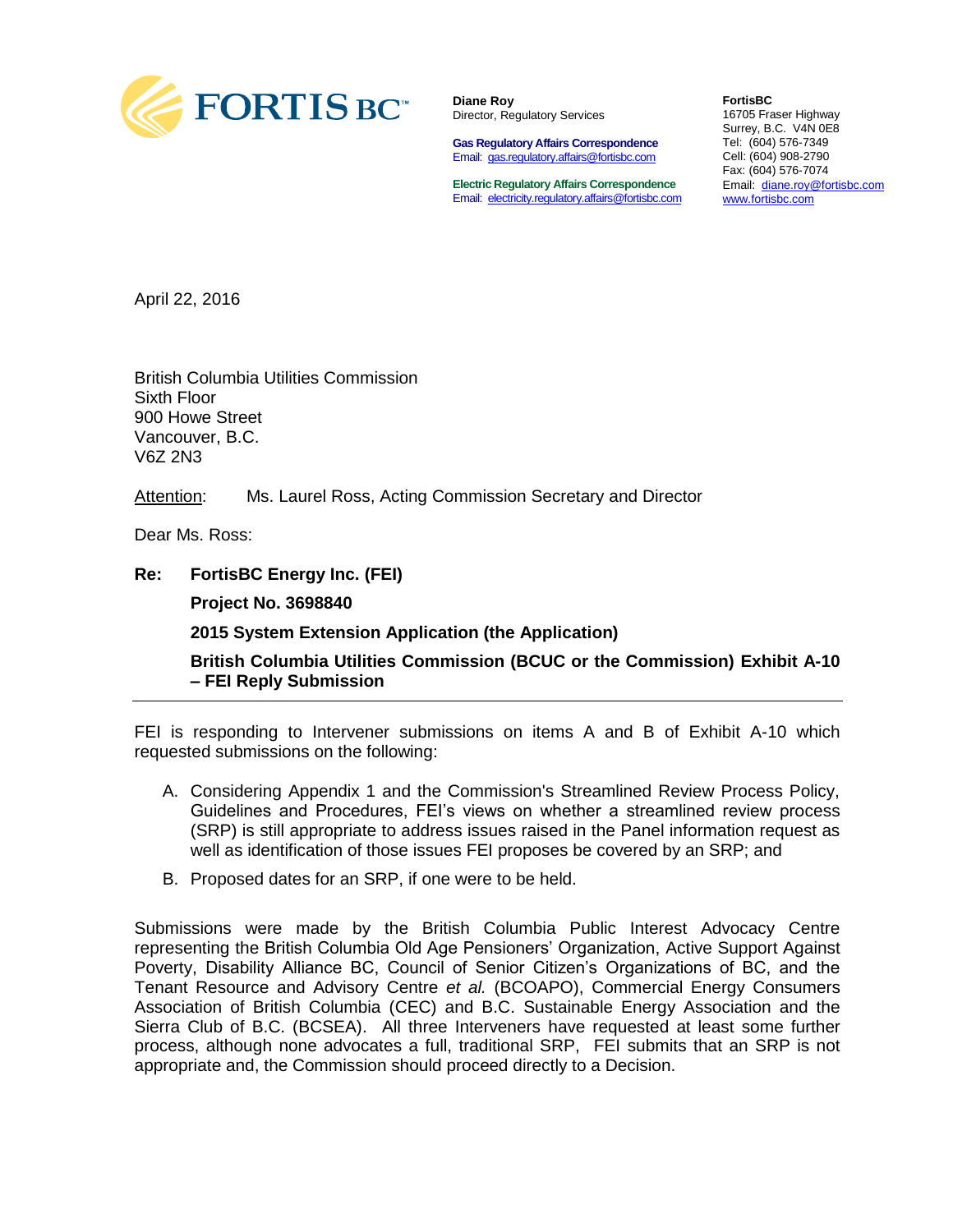

## **An SRP is not Warranted in Light of the Guidelines**

The purpose of an SRP is to expedite the process and improve regulatory efficiency.<sup>1</sup> An SRP is also intended to achieve "a full evidentiary record."<sup>2</sup> An SRP will, at this point, add time and process to a process that has already been underway for over two years. Adding an SRP to the already lengthy process would provide limited, if any, benefit.

A full evidentiary record exists. As discussed in Exhibit B-12, FEI has already held four allday workshops with stakeholders and has answered more than 800 Information Requests (IRs) related to the Application. Detailed submissions have been provided by all parties.

Intervener support for the Application is well documented, as summarized in the Company's Reply Submission:

This Application is one of those notable occasions where there is unanimity regarding the merits of a utility initiative. After extensive consultation and workshops to discuss the objectives and components of the MX test, all participants have emerged in their conviction that the MX Test must be adjusted to ensure that it is fairer to new customers. Everyone agrees that conservative parameters of the MX Test are resulting in potential customers paying more than their fair share to access natural das service.<sup>3</sup>

## **The Panel's Request for Additional Information Has Been Addressed**

The Company has met the intent of Panel IRs; that is, to provide additional information and clarity regarding three categories of questions: 1) inclusion of appropriate costs and revenues in the Rate Impact Analysis; 2) MX Test and SLCA inputs and methodologies; and 3) variances in past service line cost and main extension commercial consumption estimates and whether/how they should be addressed prospectively. At this stage of the process, and with the amount of evidence on the record now, any oral process that is contemplated should be confined to a technical hearing at which FEI responds to questions from the Panel to explain information contained in the Company's response to Panel IR1. If such a process is used, it should be kept brief and directed to clarification only and not advocacy by the parties, since the parties have had ample opportunity to make argument already. FEI agrees with BCSEA's submission*<sup>4</sup>* that a transcript would be required if the Commission decides to pursue a limited technical workshop.

FEI acknowledges the request of Interveners to provide further written submissions. The responses to Panel IR1 provided technical analysis of data already on the record and do not alter the conclusions in this proceeding. As such, FEI submits that the written submissions already on the record remain relevant and should not require amendment. If the Commission believes further submissions are appropriate, FEI submits that they should be restricted to specific issues identified by the Panel and related to the Panel IRs.

 $\overline{\phantom{a}}$ 

<sup>1</sup> Appendix A to Order G-37-12, p.4: "The Streamlined Review Process is intended to expedite the flow of information between the Applicant, Registered Interveners and the Commission by incorporating the benefits of a workshop, information requests and an oral hearing into one efficient process."

 $<sup>2</sup>$  IBID, p.5.</sup>

<sup>&</sup>lt;sup>3</sup> Reply Submission of FortisBC Energy Inc. dated December 17, 2015, p. 1.<br><sup>4</sup> Exhibit C 6 6 p. 3

Exhibit C-6-6, p.3.